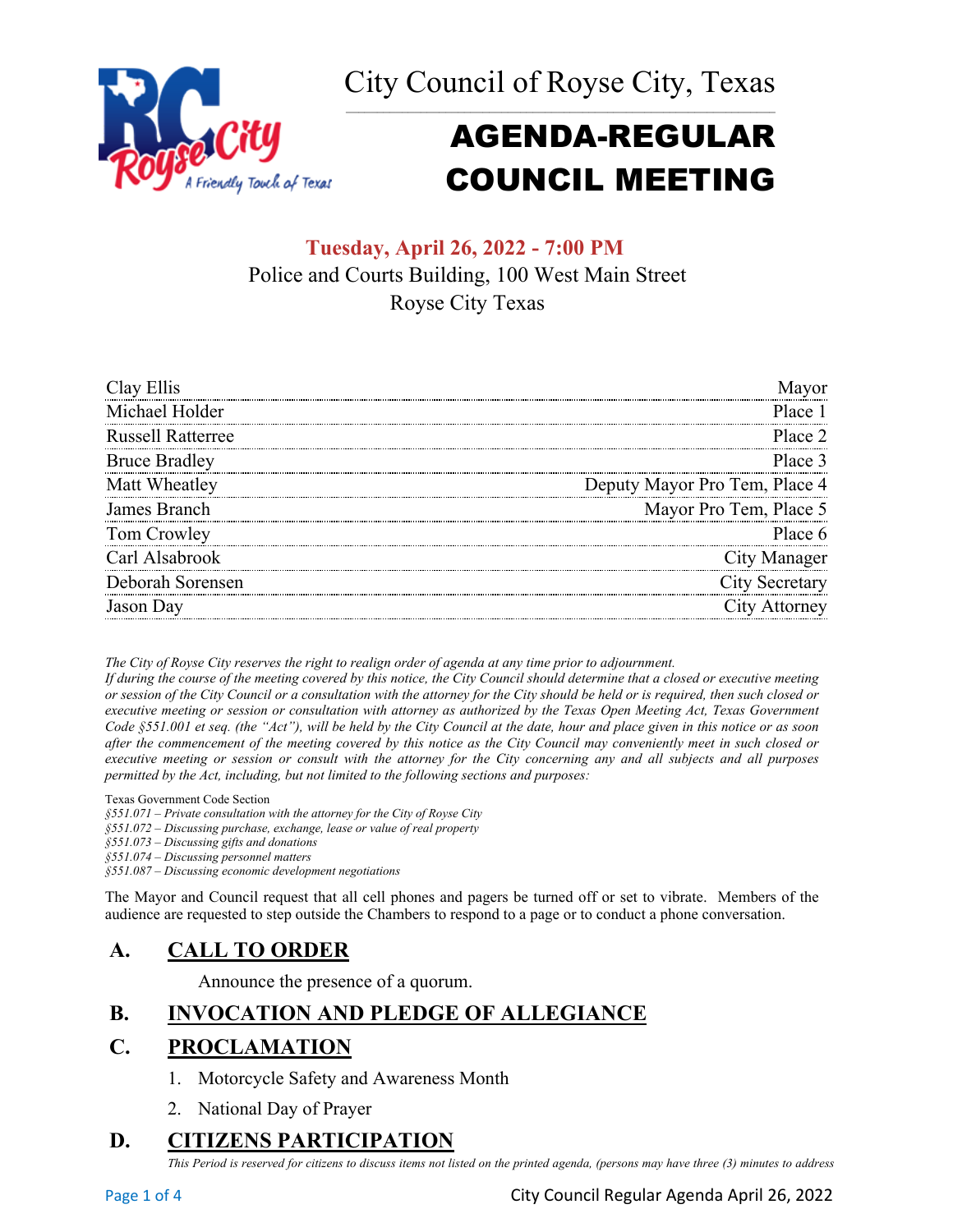*the council) however, by law, no action or discussion may be taken on these items. Council may only respond with specific factual information, recite existing policy, direct citizen to city staff or have the item placed on a future agenda.*

## **E. RECESS CITY COUNCIL MEETING**

## **F. PUBLIC HEARING**

- 1. Take testimony concerning a Specific Use Permit (SUP) for a Distillery addressed as 103 E. Main Street.
- 2. Take testimony concerning a zoning change request from SF-2 to C-1 situated in the College Addition, Block O, Lot 3, addressed as 517 E. Lamar Street.
- 3. Take testimony concerning an amendment to the Comprehensive Plan from Urban Village to Industrial for an area generally located between I-3 and the Railway, west of Erby Campbell Boulevard and east of Floyd Road.
- 4. Take testimony concerning a zoning change from Agricultural (A) to Planned Development (PD), generally located between I-30 and the Railway, west of Erby Campbell Boulevard and east of Floyd Road, consisting of 86.491 acres, also known as Market Place West.

## **G. CLOSE PUBLIC HEARING**

## **H. RECONVENE CITY COUNCIL MEETING**

## **I. CONSENT AGENDA**

*All items under Consent Agenda are considered to be routine by the City Council and will be enacted by one motion. There will not*  be separate discussion of these items. If discussion is desired, that item will be removed from the Consent Agenda and will be *considered separately.*

- 1. Approve minutes of the April 12, 2022 Regular Meeting
- 2. Monthly Revenue and Expenditure Report for March 2022
- 3. Approve Resolution Declaring the Annual Review of the Investment Policy.

## **J. BUSINESS**

- 1. Consider and act concerning approving a Resolution appointing two members to the Heritage Preservation Commission (term April 26, 2022 to June 30, 2023), and any matters related thereto.
- 2. Consider and act concerning approving an Ordinance regarding a Specific Use Permit (SUP) for a Distillery addressed as 103 E. Main Street, and any matters related thereto.
- 3. Consider and act concerning approving an Ordnance regarding a Zoning Change from SF-2 to C-1 situated in the College Addition, Block O, Lot 3, addressed as 517 E. Lamar Street, and any matters related thereto.
- 4. Consider and act concerning approving an Ordinance regarding a Master Plat of Liberty Crossing, being 192.874 acres, situated in the James Thompson Survey, Abstract No. 229 and the William Love Survey, Abstract No. 135, City of Royse City, Rockwall County, Texas, and any matters related thereto.
- 5. Consider and act concerning approving an Ordinance regarding a Preliminary Plat of Liberty Crossing Phase 1, consisting of 47.911 acres, situated in the James Thompson Survey, Abstract No. 229 and the William Love Survey, Abstract No. 135, City of Royse City, Rockwall County, Texas, and any matters related thereto.
- 6. Consider and act concerning approving an Ordinance regarding a Final Plat for Ridge Park Phase 1, being 50.39 acres, situated in the James Roads Survey, Abstract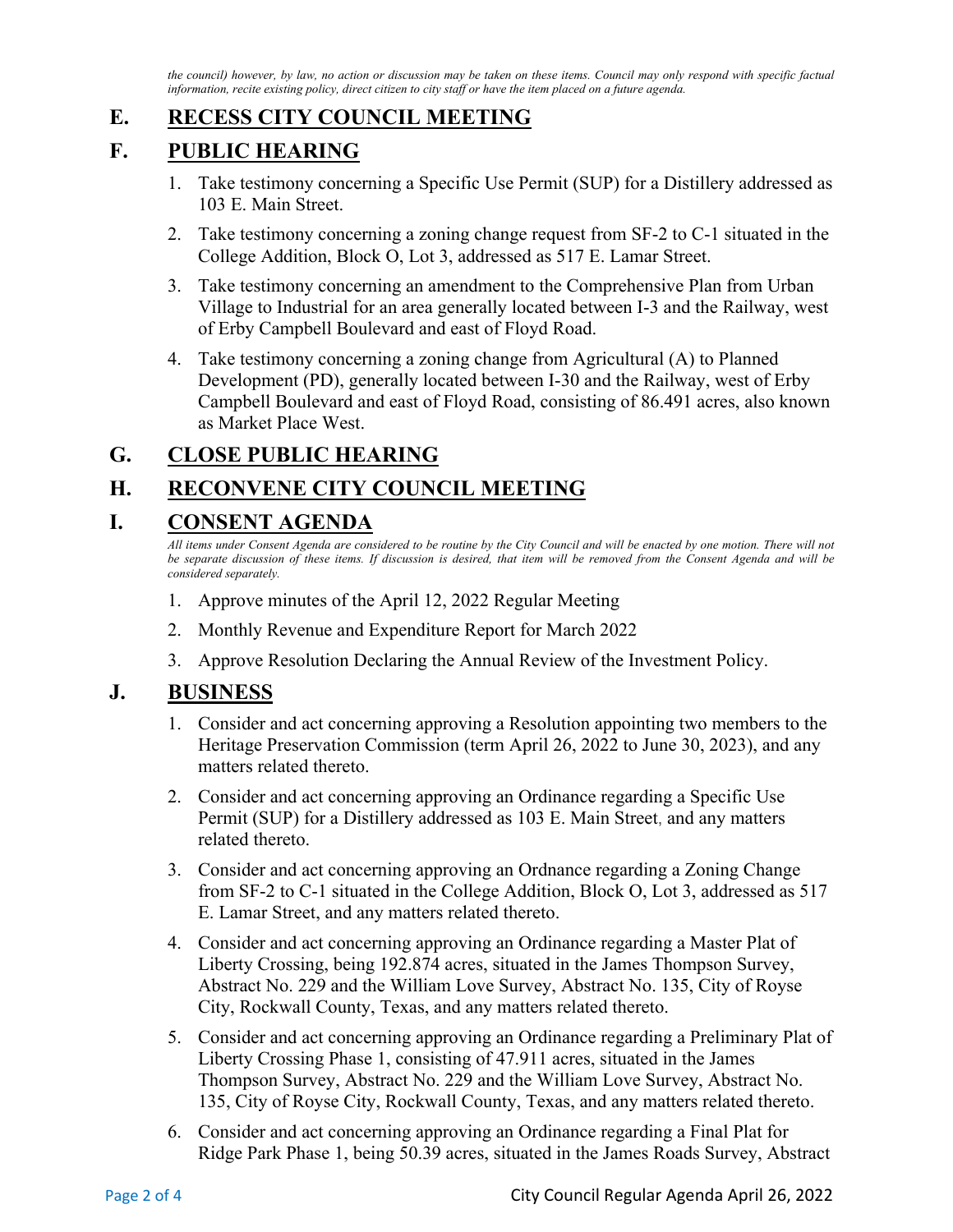No. 872, City of Royse City, Hunt County, Texas, and any matters related thereto.

- 7. Consider and act concerning authorizing the City Manager to sign a purchase order to Texas Materials Group for asphalt maintenance projects, and any matters related thereto.
- 8. Discussion concerning City Manager update: Development, and any matters related thereto.

# **K. RECESS CITY COUNCIL MEETING**

## **L. EXECUTIVE SESSION**

*Recess into Closed Session in compliance with Section §551.001 etseq. Texas Government Code, to wit:*

Section §551.071 - Consultation with City Attorney

- 1. Discussion with City Attorney regarding Bearpen Creek Capital Improvement Agreement
- 2. Discussion with City Attorney regarding Market Place West Capital Improvement Agreement.

## **M. CLOSE EXECUTIVE SESSION**

## **N. RECONVENE CITY COUNCIL MEETING**

- 1. Take any action as a result of the Executive Session.
- 2. Consider and act concerning an amendment to the Comprehensive Plan from Urban Village to Industrial for an area generally located between I-30 and the Railway, west of Erby Campbell Boulevard and east of Floyd Road, and any matters related thereto.
- 3. Consider and act concerning approving an Ordinance regarding a Zoning Change from Agricultural (A) to Planned Development (PD), generally located between I-30 and the Railway, west of Erby Campbell Boulevard and east of Floyd Road, consisting of 86.491 acres, also known as Market Place West, and any matters related thereto.

## **O. FUTURE AGENDA ITEMS**

1. Consider and/or action to determine and direct City Staff in scheduling topics for discussion at future City Council Meetings, and any matters related thereto.

# **P. ADJOURN**

#### **CERTIFICATION**

I do hereby certify that this Public Meeting Notice was posted on the outside bulletin board, at the front entrance of City Hall of the City of Royse City, Texas, a place convenient and readily accessible to the general public at all times, and said Notice was posted on the following date and time:

**Posted April 22, 2022 by 1:00 pm and remained so posted at least 72 hours before said meeting was convened.**

#### **Deborah Sorensen, TRMC, MMC City Secretary**

#### **NOTICE OF ASSISTANCE AT PUBLIC MEETINGS**

**Persons with disabilities who plan to attend this meeting and who may need auxiliary aids or services such as Interpreters for persons who are deaf or hearing impaired, readers, or large print, are requested to contact:** 

**City Secretary's Office at (972) 524-4825 or by FAX (972) 635-2434. BRAILLE IS NOT AVAILABLE.**

Page 3 of 4 City Council Regular Agenda April 26, 2022